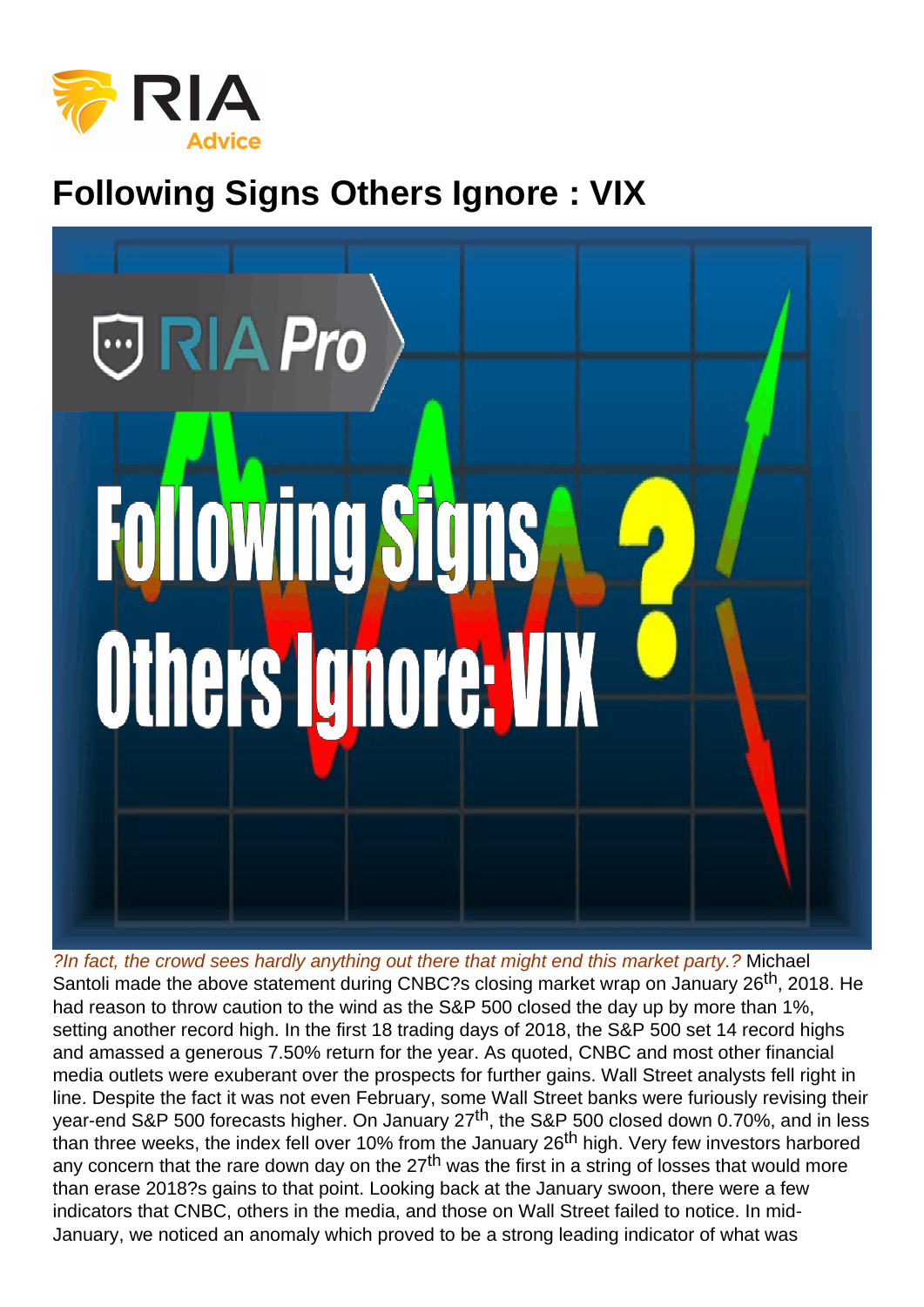ultimately to transpire. The purpose of this article is to re-introduce you to this indicator, as it may once again prove helpful. We?ll also remind you why ignoring media and Wall Street driven hype is important.

## VIX

VIX is the abbreviation for the Chicago Board of Options Exchange (CBOE) Volatility Index, which gauges the amount of implied volatility in the S&P 500 as measured by pricing in the equity options market. When optimism runs high, investors tend to seek less downside protection and as such VIX tends to decline. Conversely, when markets are more fearful of the downside, VIX tends to rise as investors are willing to pay higher prices for protection via the options market. While not a hard [and fast rule, VIX tends to be elevated in down markets and subdued in bullish markets](https://realinvestmentadvice.com/wp-content/uploads/2018/09/1-sp-and-vix.png). This historical relationship is shown below. The beige rectangles highlight recent market drawdowns and the accompanying VIX spikes.

Data

Courtesy Bloomberg Another way to show the relationship is with a scatter plot. Each dot in the plot below represents the percentage change in VIX and the associated percentage change in the S&P [500 for the prior 20 days. The data goes back to 2003. While there are outliers, the graph](https://realinvestmentadvice.com/wp-content/uploads/2018/09/2-scatter.png) generally illustrates an inverse relationship, whereby a higher VIX is associated with lower S&P returns and vice versa.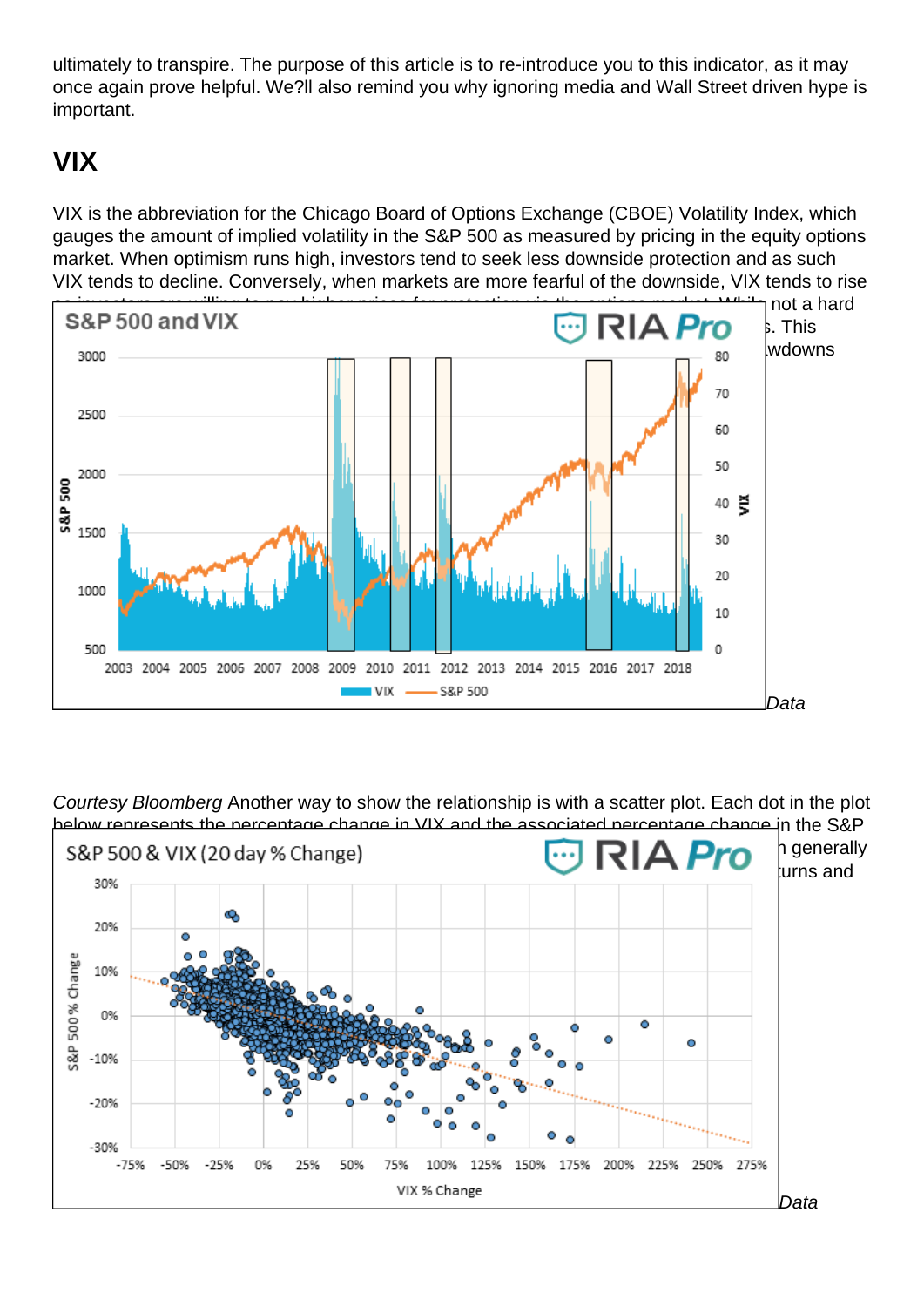#### Courtesy Bloomberg January 10th-26 th

[With an understanding of volatility and its general relationship with market direction,](https://realinvestmentadvice.com/wp-content/uploads/2018/09/3-jan.png) we return to the 12 trading days leading up January 27th. The graph below charts the VIX index and the S&P 500 from January 1st to the 26<sup>th</sup>.

Data Courtesy

Bloomberg The obvious takeaway is that the VIX and the S&P rose in unison. Despite a euphoric financial media, daily record highs and a strong upward trend, investors were increasingly dema[nding insurance in the options markets. The scatter plot and its trend lines below show th](https://realinvestmentadvice.com/wp-content/uploads/2018/09/4-multi-scatter.png)is divergence from the norm. The orange dots represent the daily VIX and S&P changes from the 10 th to the 26<sup>th</sup> while the blue dots represent every trading day from January 1, 2017, thru August

2018. Data

Courtesy Bloomberg From January 27, 2018 to early March, the VIX was trading over 20, twice the general level that prevailed in early January and throughout most of 2017. The elevated VIX and weak market resulted in a normalization of the typical inverse relationship between volatility and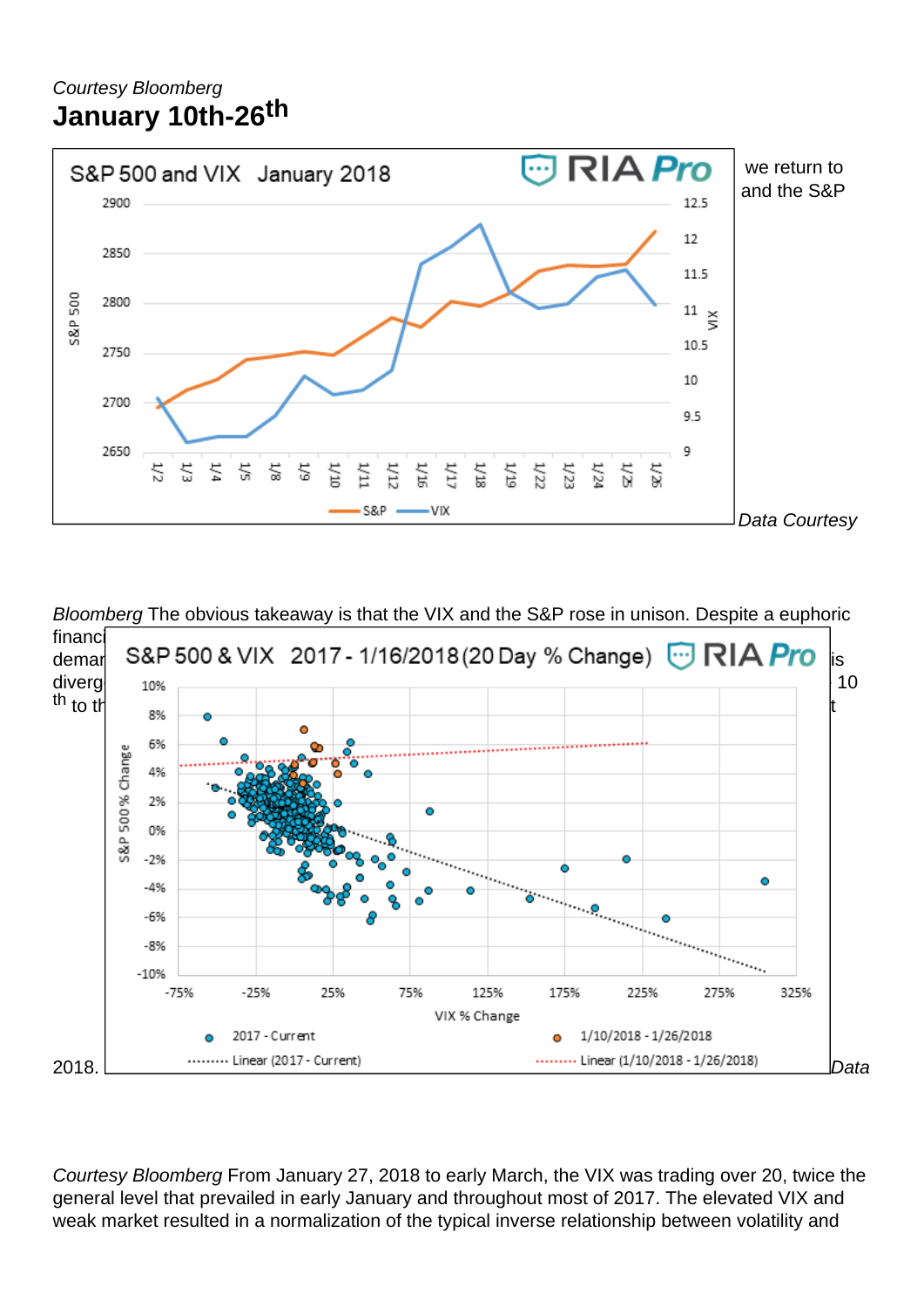[equity performance, and it has stayed normal ever since. The green dots and green trend](https://realinvestmentadvice.com/wp-content/uploads/2018/09/5-3-way-scatter.png) line in the graph below represent data since January 27<sup>th</sup>. The divergence and normalization can best seen by comparing the trend lines of each respective period.

Data

Courtesy Bloomberg

## Tracking VIX

In addition to identifying the relationship as we did in January, we must monitor this relationship going forward. We show two additional metrics for VIX and S&P 500 below that we created to alert us if the typical inverse relationship changes.

- Running Correlation : Calculates the correlation between the VIX and the S&P 500 on a rolling 10-day The highlighted area on the line graph below shows the departure from the norm that occurred in mid-January.
- Anomaly Count: Counts the number of days in a period in which the S&P was higher by a certain percentage and the VIX rose. In the second chart below, the blue bars represent the [number of trading days out of the past 20 days when the S&P 500 rose by more t](https://realinvestmentadvice.com/wp-content/uploads/2018/09/6-rolling-corr.png)han .50% and the VIX was higher.